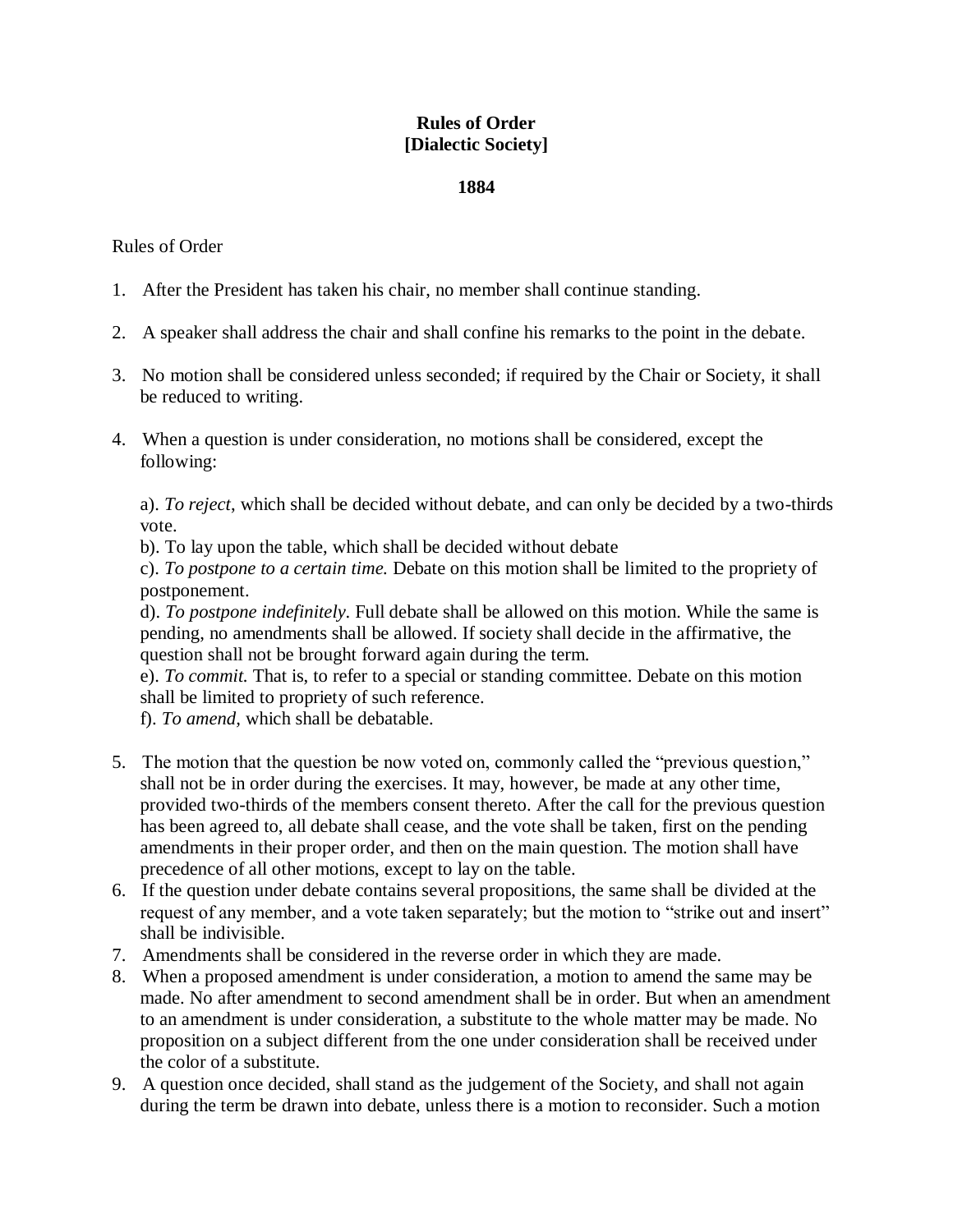shall not be in order unless made by one who voted with the majority, and it must be made within seven (7) days of the time when the final vote was taken; provided, that a vote or question may be considered at any time by a two-thirds (2/3) vote. It shall not be in order to reconsider an election of officers except by a two-thids (2/3) vote.

- 10. All proxies allowed by the laws of the Society shall be in writing, signed by the absent member, and forwarded to the President of the Society, and to be opened by him in the presence of the Society. Any proxies otherwise opened may not be counted.
- 11. No person shall vote by proxy unless he is a student of the University and an active member of the Society, and I any dispute shall arise upon the former question, the matter shall be referred to the President or Presiding Professor of the University, and his decision shall be considered final, provided he sends it officially in writing to the President of the Society.
- 12. The President shall have one vote only on all questions. If there be a tie, the question shall be decided in the negative. In case of a tie in an election of officers, neither shall be considered elected.
- 13. The report of a committee shall be received as a matter of course unless objected to, and the objection shall be sustained by a majority, or unless recommitted.
- 14. Questions or order shall be decided by the chair without debate, but any member may appeal from his decision, and on appeal no members shall speak more than once. The form of question shall be, "Shall the decision of the chair stand as the decision of the Society?" When any question of order shall arise, not embraced in these rules, it shall be decided according to Robert's Manual.
- 15. Papers laid before the Society shall be read at the request of any member, unless a majority decides otherwise.
- 16. A member making a motion may withdraw it before any action is taken; after such action, only by leave of a majority.
- 17. No rules shall be suspended except by a vote of at least two-thirds (2/3).
- 18. Motions relating to the rights and privileges of members shall be in order at any time, and shall have the precedence of all other questions; but shall be subject to be rejected, laid on the table, postponed, or committed like other questions: Provided, however, that the regular exercises shall not be interrupted unless the President shall decide that the matter is of so urgent a nature that it cannot be postponed.
- 19. If any member shall use language offensive to another member or the hall, he may be called to order by the chair, reported by second censor, and fined by the discretion of the President.
- 20. All committees shall be appointed by the chair unless otherwise ordered.
- 21. A person at whose instance a special committee shall be raised shall be a member thereof unless the Society shall excuse him; but in all cases committees shall have the power to select their own chairman.
- 22. In case the Society desires to go into a "Committee of the Whole," the President shall call another member to the chair, and then the committee shall be subject to the rules of order prevailing in the Society, except as to number of speeches. Only the final action of the committee, as reported to the Society, shall be entered upon the minutes.
- 23. When a member is called to order, he shall take his seat until the question shall be settled, after which he may proceed in order.
- 24. Upon a motion made by any member and sustained by one-fifth of the members resent, the vote on any question shall be taken by calling the roll and entering the "yeas" and "nays" on the Secretary's book.